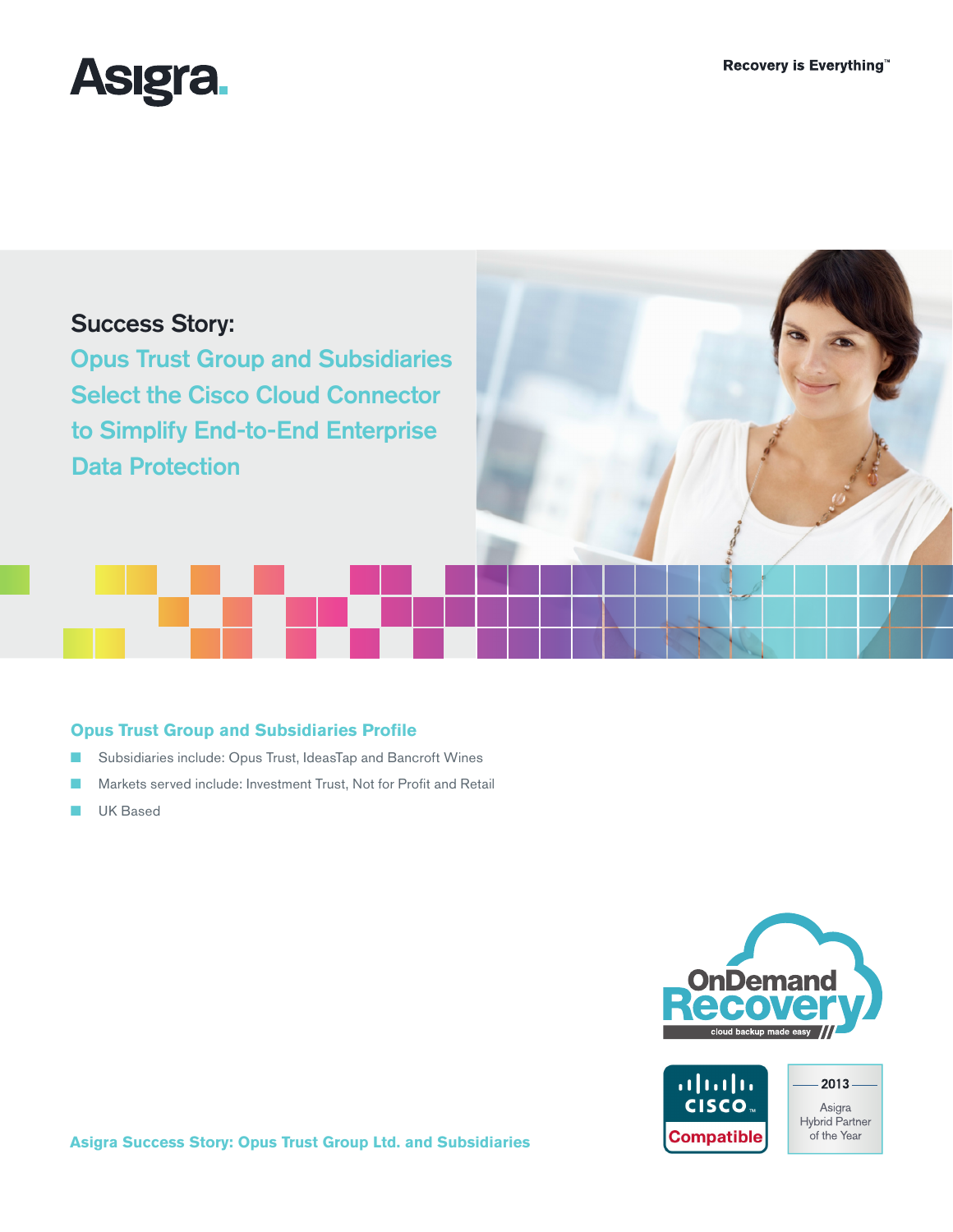

#### **Summary**

In order to simplify its backup environment and protect a broader range of systems and applications, London-based Opus Trust and Subsidiaries (Opus Trust, IdeasTap and Bancroft Wines) sought a unified backup solution that would protect its entire IT environment, providing both local and offsite recovery to ensure business continuity. The company called upon Cisco Premier Partner, Project Vision, to implement end-to-end cloud-based data recovery services by OnDemand Recovery, powered by Asigra software.

#### **Customer Overview**

The parent company Opus Trust was founded in 1999 and through its subsidiaries, engages in direct marketing, information technology, and the distribution of wine products. The company is based in London, United Kingdom. For years, the company had protected its IT systems with cloud backup technology but as its business grew and more complex systems and enterprise applications were introduced to the network, the previous solution was incapable of protecting those new environments putting that data at risk.

### **Business Situation**

Opus Trust and Subsidiaries (Opus Trust, IdeasTap and Bancroft Wines) uses a combination of Microsoft Windows and VMware systems to host a range of standard business applications, including Microsoft Exchange, file and print, accounting and ERP applications. Dell is the predominant hardware provider for the organisation which the company expects to see grow based on business demands. Opus Trust and Subsidiaries (Opus Trust, IdeasTap and Bancroft Wines) relies on

#### **Customer Overview Facts**

- More than 4.3 TB of data stored across a combination of Windows-based physical servers and VMware virtual machines.
- **Business applications,** including Microsoft Exchange, file and print, accounting and ERP software.
- Virtual Machine Local/Cloud DR Service to meet IT DR objectives.
- Unified backup infrastructure leveraging public cloud services by OnDemand Recovery and the Asigra Cloud Backup Connector Appliance for local recovery.

Project Vision as the company's IT support department to oversee the organisation's standard set of commercial and off-theshelf business applications.

While the company already had a cloud backup solution in place, the organisation was growing and becoming more complex. The company wanted to simplify its network and extend data protection capabilities across all of its systems, applications and networks. Key among the requirements was the ability to protect all of the company's 4.8TB of data stored across physical and virtual computing systems and provide virtual machine disaster recovery both locally and from an offsite cloud-based service in the event of a data disaster.

#### **Solution**

Opus Trust and Subsidiaries (Opus Trust, IdeasTap and Bancroft Wines) selected Asigra-based technology for its ability to unify the company's backup environment under a single platform. Rather than adding a mix of backup solutions to protect virtual servers and various applications, the company desired a simple approach which was available through OnDemand Recovery. The resulting deployment consisted of Cisco Cloud Connector developed by Asigra hosted on Cisco ISR G2 router and Cisco UCS E-Series server blade for local Virtual Disaster Recovery (VDR) based on the public cloud backup service managed by OnDemand Recovery.

"Our network had become increasingly complex, storage volumes were growing and our previous backup solution was struggling to keep pace. By implementing a Cisco Cloud Connector developed by Asigra we simplified the infrastructure and improved the levels of data protection and recovery across all of our network and applications. We now have local backup to disk, automated offsite backup and a complete IT DR plan through the OnDemand Recovery service from Project Vision."

-Simon Johnson, Finance Director, Opus Trust Group Ltd.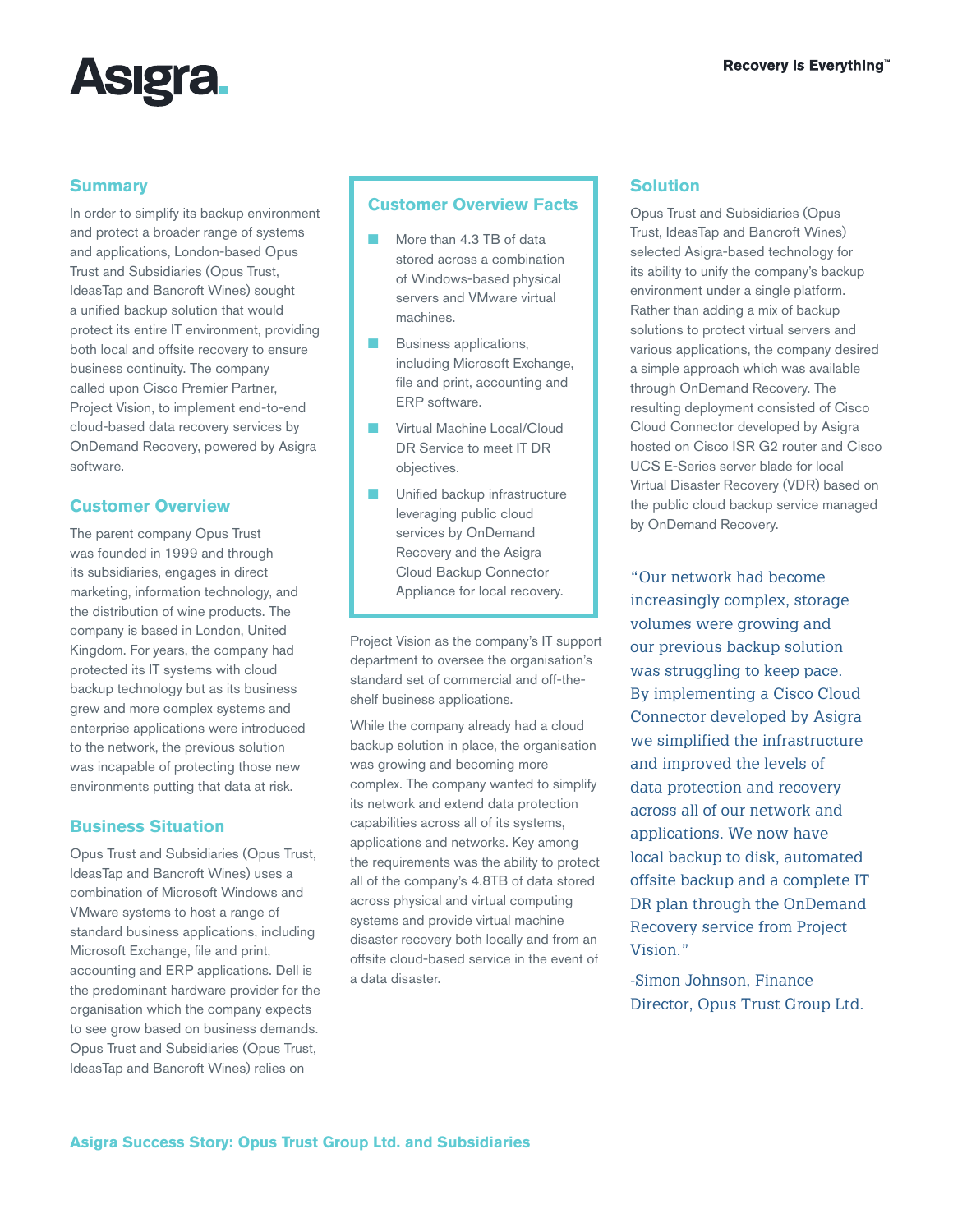

Designed for efficient performance and compatibility with physical, virtual and cloud architectures, Asigra Cloud Backup™ is an agentless software architecture for easier deployment and management; global de-duplication and data compression technology for storage, LAN and WAN optimisation; NIST FIPS 140-2 certified security with AES 256 encryption, and autonomic healing and validation restore capabilities. As an integrated solution, Asigra Cloud Backup performs fast, efficient and secure backups of all types and locations of data, including enterprise servers, databases, applications, endpoint devices and cloudbased applications.

The Asigra solution is delivered as a service by UK-based OnDemand Recovery. OnDemand Recovery's cloud backup services have been architected to remove the IT management time and hardware, software and service-related costs of alternative solutions. The fully automated service is supported by an experienced team that actively monitors all backup activities daily to check and double-check backup and recovery logs for failures, errors and overall success.

### **Results**

With the OnDemand Recovery/Asigra solution Opus Trust and Subsidiaries (Opus Trust, IdeasTap and Bancroft Wines) has achieved peace of mind through improved data protection, simplicity resulting from fewer systems to manage and flexibility in the way the service is delivered and billed to reflect the current data protection needs. The solution also scales to aggregate data protection across multiple locations in support of future needs.

IT simplicity was enhanced using the Asigra Cloud Backup Connector Appliance which leverages the Cisco ISR G2 router and UCS E-Series server blade. The appliance serves as both an internet router and local backup server, consolidating two devices into one. The appliance has sufficient power and capacity to exceed the performance expectations. By taking VMware images offsite as part of the cloud backup service, they have also been able to subscribe to the VM cloud recovery service provided by OnDemand Recovery with Project Vision supporting and meeting the company's IT DR objectives.

"The solution's flexibility has provided measurable benefits for our organisation," said Johnson. "As we are very active in the disposal and acquisition of companies and since the service was set up, we are already moving one organisation within the Group to another location, where the service will continue to protect their systems and data. We are also expecting the costs of the service to be predictable and linear, increasing and decreasing in line with the data we protect offsite."

Key benefits of the Asigra software solution for Opus Trust and Subsidiaries (Opus Trust, IdeasTap and Bancroft Wines) include:

- End-to-end protection of data across all systems, software and physical/ virtual computing platforms.
- Simple to manage single interface for all data protection activities.
- Ability to recover data locally using the Asigra Cloud Connector Appliance or remotely from OnDemand Recovery.
- Flexibility in how the solution can be deployed to scale up or down depending up on the environment.
- Assurance in knowing data is secure with OnDemand Recovery's IT DR plan coupled with the Asigra VDR solution.

### **Asigra Cloud-Based Data Recovery Delivers**

- Single integrated solution for all data protection needs.
- Flexibility to protect data according to customer preferences and scale based on business requirements.
- More efficient use of storage and network resources.
- Data encryption that secures data in-flight and at-rest.
- Confidence that data can be restored and recovered quickly from local or remote site.

"By working closely with Cisco partner Project Vision we have been able to realise the benefits of the Cisco Cloud Connector developed by Asigra for Opus Trust and Subsidiaries," said Mark Saville, Managing Director, OnDemand Recovery.

"Avoiding the need to add or re-use a discrete server for backup simplifies the network without placing any further load on the router. Cisco and Asigra solutions work very well together as you would expect from two such well proven technologies. Anything that makes backup and recovery simple and more reliable is a good thing for our clients."